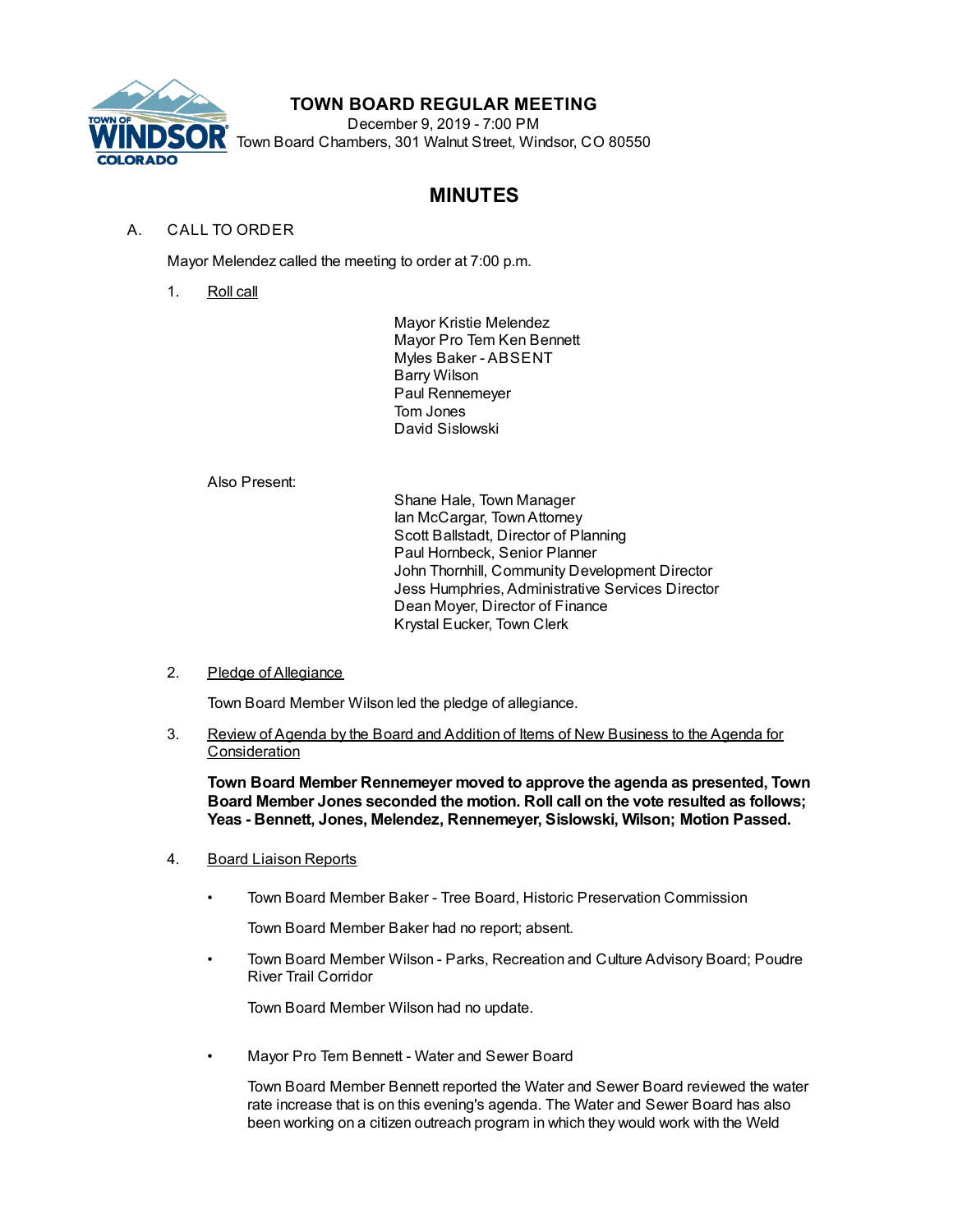County Extension Office to have a homeowner's boot-camp; one night a week for three weeks to provide information on landscaping water efficiency.

• Town Board Member Rennemeyer - Chamber of Commerce

Town Board Member Rennemeyer reported that Subway, Dickey's BBQ and CPP Wind have all joined the Chamber this month.

• Town Board Member Jones - Windsor Housing Authority; Great Western Trail Authority

Town Board Member Jones reported the Housing Authority will be meeting in two weeks.

Dr. Jones reported the Great Western Trail Authority did not have a meeting in December.

• Town Board Member Sislowski - Clearview Library Board; Planning Commission

Town Board Member Sislowski will be meeting this Thursday, December 12th at 5:30.

Mr. Sislowski reported the Planning Commission met and the public hearing from that meeting has been referred to the Town Board and is on this evening's agenda.

• Mayor Melendez - Downtown Development Authority; North Front Range/MPO

Mayor Melendez reported the DDA's budget will be on this evening's agenda. A grant has been submitted to DOLA for the ally improvements. The Elf on the Shelf hunt kicked off on Saturday December 7th which will run through December 21st.

Ms. Melendez reported the MPO did meet in Windsor in December and they received an update from the Southwest Chief and Front Range Passenger Rail Commission; there are four items right now being considered.

#### 5. Public Invited to be Heard

Mayor Melendez opened the meeting up for public comment.

JD Roybul, 224 North 6th, Windsor, CO addressed the Board and showed them an illustration on the number of wells in 1999 compared to 2012.

#### B. CONSENT CALENDAR

- 1. Resolution No. 2019-89 A ResolutionApproving A Memorandum Of Agreement; Accepting The Form Of Deeds of Dedication for Rights of Way, Related Utility Easements, Related Slope Easements and Temporary Construction Easements; and Authorizing the Town Manager to Execute Documents on the Town's Behalf inAssociation With The Larimer County Road 5 And State Highway 392 Roadway Improvements Project - - Ian D. McCargar, TownAttorney
- 2. Resolution No. 2019-90 A ResolutionApproving the Memorandum of Understanding for the Larimer County Crime Stoppers Program - R. Klimek
- 3. Resolution No. 2019-91 A ResolutionApproving and Accepting the Easement and Right of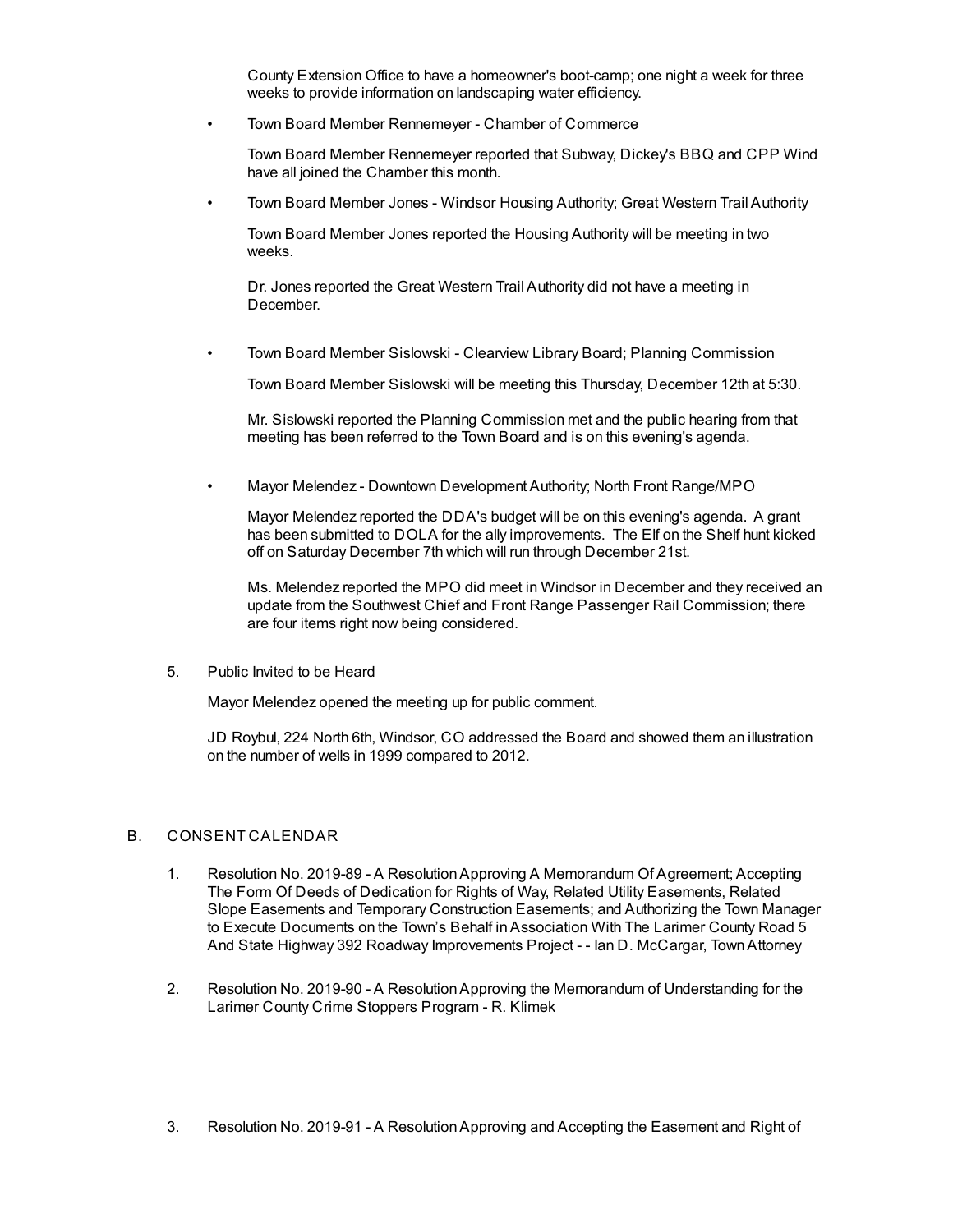Way for Water Line Facility from Owens-Brockway Glass Container, Inc., serving The Great Western Industrial Park in the Town of Windsor, Colorado - K. Emil

- 4. Resolution No. 2019-92 A ResolutionApproving the Intergovernmental Agreement with Douglas County and the Douglas County Sheriff's Office for the use of the SOTAR System - R. Klimek
- 5. Resolution No. 2019-93 A Resolution Reappointing KimberlyA. Emil as Windsor Town Prosecutor Pursuant to the Town of Windsor Home Rule Charter - I. McCargar
- 6. Resolution No. 2019-94 A Resolution of the Windsor Town Board of the Town of Windsor, Colorado Authorizing the Town Clerk to Appoint Election Judges for the Regular Election - K. **Eucker**
- 7. Resolution No. 2019-95 A Resolution Designating a Public Place for the Posting of Notices Concerning Public Meetings - K. Eucker
- 8. Report of Bills November 2019

**Town Board Member Rennemeyer moved to to approve the consent calendar as presented, Mayor Pro Tem Bennett seconded the motion. Roll call on the vote resulted as follows; Yeas - Bennett, Jones, Melendez, Rennemeyer, Sislowski, Wilson; Motion Passed.**

### C. BOARD ACTION

1. Resolution No. 2019-96 - A Resolution Approving an Agreement with SAFE built Colorado, LLC for Building Inspection Services Provided to the Town of Windsor

Per Mr. Ballstadt, the Town's agreement with SAFEbuilt provides for plan review and building inspection services and, in years when no changes are proposed, it is administratively renewed. The enclosed agreement is identical to that which was approved last year, with the exception of minor changes to the time of performance language in Exhibit A.3 as follows:

- 1. Inspection requests will need to be submitted prior to 4:00 PM for an inspection to be performed the next business day (changed from 7:30 AM the same business day).
- 2. The AM/PM request option will be removed (although SAFEbuilt will still honor requests from homeowners to accommodate their schedules).
- 3. Upon request from the permit holder, SAFEbuilt will provide a phone call from the inspector the morning of the inspection with a 2 hour estimated time of arrival on their inspection time (this will replace the current AM/PM request and the ½ hour call ahead).

Russ Weber with SAFEbuilt addressed the Board and offered to answer any questions.

Ms. Melendez inquired if the 20% is enough to cover the costs for Windsor.

Mr. Ballstadt stated that was addressed in the update two years ago, the percentage went from 10% to 20% but that percentage will continue to be monitored.

### **Town Board Member Jones moved to approved Resolution 2019-96, Mayor Pro Tem Bennett seconded the motion. Roll call on the vote resulted as follows; Yeas - Bennett, Jones, Melendez, Rennemeyer, Sislowski, Wilson; Motion Passed.**

2. Resolution No. 2019-97 - A ResolutionApproving the 2020 Windsor Downtown Development Authority Budget; Making Annual Appropriations for the Windsor Downtown Development Authority for the Fiscal Year Ending December 31, 2020; and Fixing the Mill Levy for the Windsor DDA District for the Fiscal Year Ending December 31, 2020

Mr. Ashby withAyres and Associates addressed the Board and reviewed the 2020 Downtown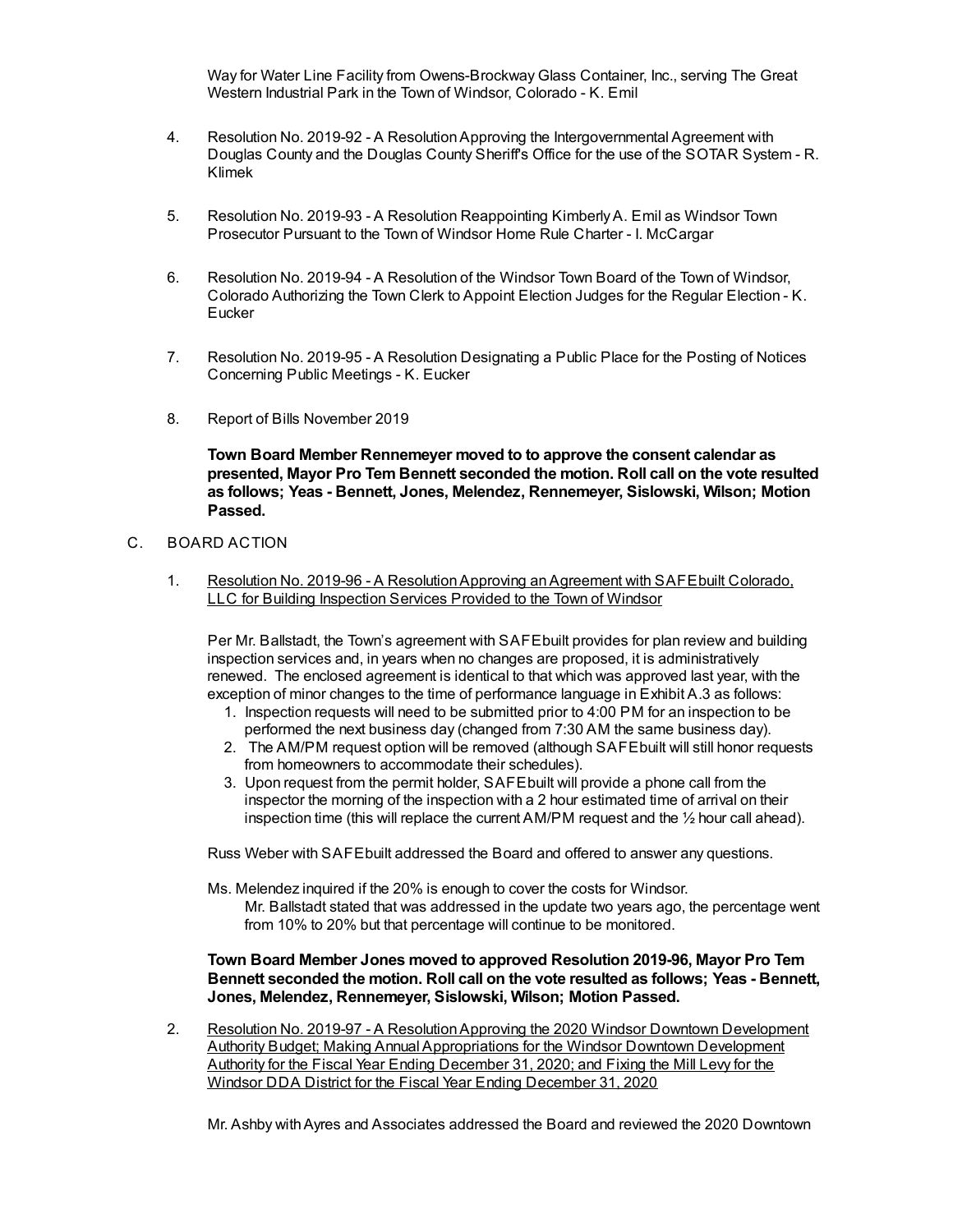Development Authority budget. The DDA is anticipating \$1,032,016.00 in available resources which includes a rollover from 2019 and expenditures of \$959,250. The DDA did conduct a work session on September 17, 2019 to discuss the projects that have been accomplished over 2019 and looking forward to objectives for 2020. That process helped set the initial budget. The DDA district mill levy will be five mills.

Some of the expenditures for 2020 include \$300,000 in support of the back lot project, \$100,000 has been allocated for the ally design and \$120,000 has been allocated to the facade improvement program.

Grants will be pursued through the Main Street Program.

Dr. Jones asked Mr. Ashby to elaborate more on the back lots.

Mr. Ashby stated the DDA wanted to make sure they were prepared for any investment that might be made in that area so rather than getting through the budget and having to reallocate funds in support of improvements or agreements that the joint bodies may make together, the DDA has identified funds that are allocated should an agreement be established.

- Dr. Jones inquired if the \$65,000 for parking would be Birch property. Mr. Ashby stated that is correct; work has commenced on demolition of the existing structure on the property.
- Dr. Jones inquired as to what the \$10,000 for elections is for. Mr. Ashby stated the DDA has been exploring the concept of a lodging tax and identifying if that is a strategy that might make sense for the community.

Dr. Jones inquired as to what the difference between what the Town increment and property tax increment is.

Mr. Ashby stated the incremental property tax is the property tax increment and that is the amount of growth that has taken place since the DDA has been established in 2011. That is the amount that property taxes in the district have increased over that time. The Town increment/transfer is the increase in the sales tax that has occurred within the boundaries of the district since 2011. That was fixed by the MOU between the Town and the DDA that dedicated the \$250,000 which was the base, that is how much sales tax was generated in the district in 2011 and now the additional increment of \$143,000 is the growth.

Mr. Sislowski inquired about a \$1,000,000 grant.

Mr. Ashby stated the DDA is working with the Town to submit a grant application through the Department of Local Affairs through an energy and mineral impact grant to provide up to \$1,000,000 for ally improvements in the 400 block.

### **Mayor Pro Tem Bennett moved to Resolution 2019-97, Town Board Member Sislowski seconded the motion. Roll call on the vote resulted as follows; Yeas - Bennett, Jones, Melendez, Rennemeyer, Sislowski, Wilson; Motion Passed.**

3. Ordinance No. 2019-1599 - An Ordinance Fixing the Compensation of the Municipal Court Judge and Municipal Court Clerk for the Town of Windsor in Compliance with Sections 13-10- 107 and 13-10-108, C.R.S., and Section 2-4-90 of the Windsor Municipal Code

Per Mr. McCargar, the statutes governing qualified municipal courts of record require that the compensation of the Municipal Judge and Office of the Municipal Court Clerk be set by ordinance. This requirement has also been incorporated into the Town's Municipal Code. The Town Board has previously approved the 2020 Annual Budget, within which compensation for the Municipal Judge and Municipal Court Clerk's Office has been fixed. However, in order to comply with the requirements of state law and the Code, an Ordinance approving those appropriations is required.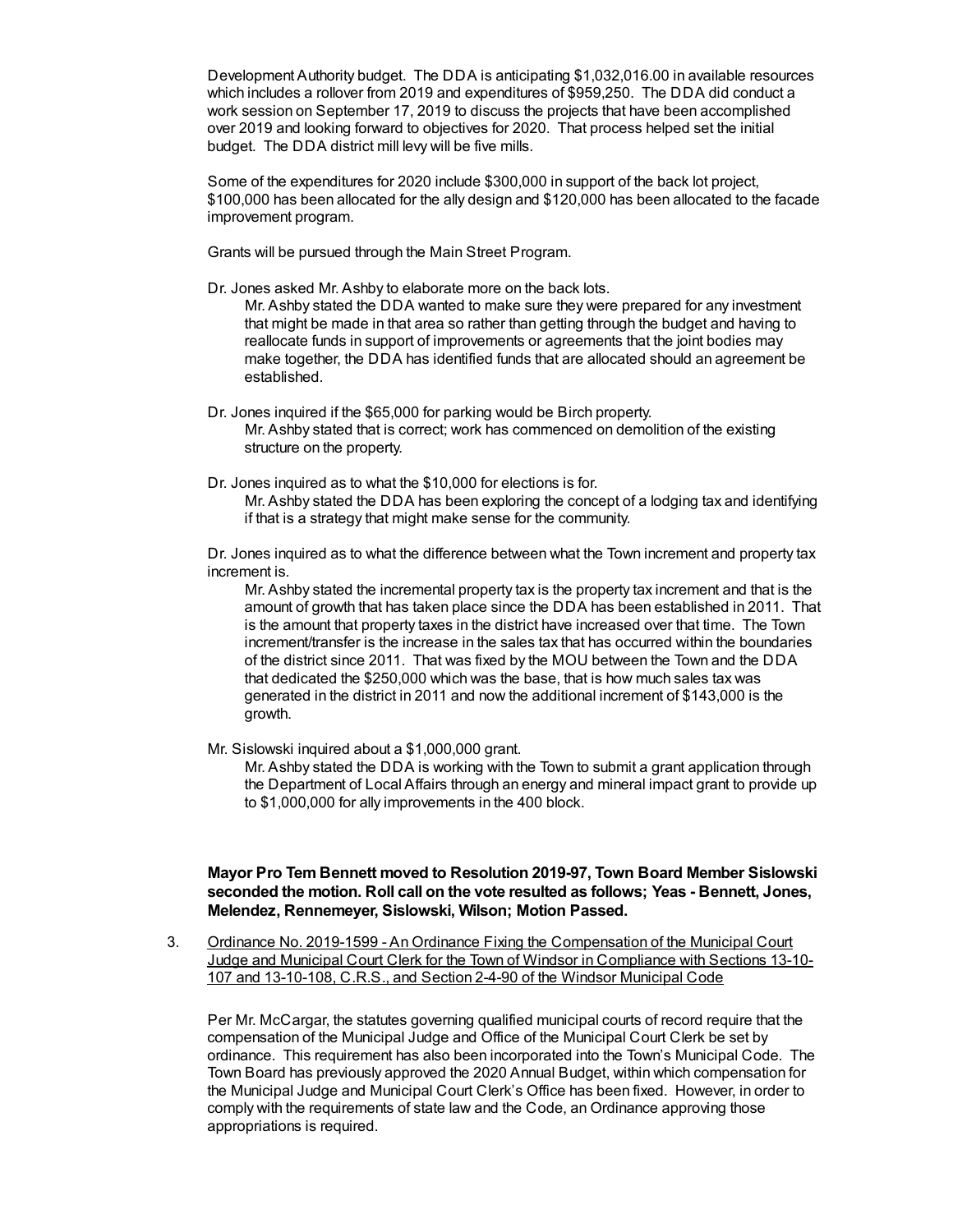The attached Ordinance Fixing the Compensation of the Municipal Court Judge and Municipal Court Clerk incorporates the appropriations for these offices from the 2020 Annual Budget, thus satisfying the requirements of law.

**Town Board Member Rennemeyer moved to approve Ordinance 2019-1599, Town Board Member Wilson seconded the motion. Roll call on the vote resulted as follows; Yeas - Bennett, Jones, Melendez, Rennemeyer, Sislowski, Wilson; Motion Passed.**

4. Public Hearing - Conditional Use Grant (CUG) - Central Oceans CUG to allow a temporary use not specifically included as a use by right in any zone district – Great Western Industrial Park 7th Filing, Lot 5 – Ben Goldwasser, Central Oceans, Applicant; and Mark Cevaal, Redland, Applicant's Representative

### **Town Board Member Rennemeyer moved to open the public hearing, Mayor Pro Tem Bennett seconded the motion. Roll call on the vote resulted as follows; Yeas - Bennett, Jones, Melendez, Rennemeyer, Sislowski, Wilson; Motion Passed.**

Mr. Sislowski stated, "Madam Mayor, in my capacity as the Town Board liaison for the Planning Commission I was present at the Commission meeting during which this matter was previously presented. I wish to state that my participation in the Planning Commission proceedings has in no way influenced me in my capacity as a Town Board Member this evening. I will make my decision and cast my vote this evening based solely on the evidence presented during this public hearing."

Per Mr. Hornbeck, the applicant Ben Goldwasser of Central Oceans, represented by Mark Cevaal of Redland, is requesting a Conditional Use Grant (CUG) to allow a temporary use not specifically included as a use by right in any zone district, located on a portion of Lot 5 of Great Western Industrial Park Subdivision 7th Filing. The requested temporary use is a shipping container storage yard. The property is zoned Heavy Industrial (IH) and is generally surrounded by undeveloped or farm land, with an existing industrial business to the west. There are two farm houses located adjacent to the property, one of which is under the same ownership as the subject property.

The proposed use will occupy approximately 25 acres of 136 acres on lot 5. The majority of the 25 acres is dedicated to outdoor storage of approximately 2700 shipping containers housing solar equipment. The majority of containers are 40' long, 8' wide and 9'6" high. The containers are proposed to be stacked up to three high, for a total height of approximately 29'. Containers will arrive and depart the site by truck. Containers are expected to arrive at the site during the first two quarters of 2020 and would begin to be delivered to their final destination in the fourth quarter of 2020 through 2023.

The site will be enclosed by a chain link fence with three strands of barbed wire and monitored by security cameras. Landscaping is proposed along the Great Western Drive frontage, around the detention pond on the southern portion of the site, and as a buffer to the farm house to the east.

### **Standards and Requirements for Conditional Use Grants**

Section 16-7-50 of the Municipal Code outlines the factors to be evaluated prior to the granting of a conditional use.

### **1. The character and the quality of the area in which the use will be located.**

The subject property is located within the Great Western Industrial Park and is generally surrounded by undeveloped or agricultural land, with one industrial business located to the west and two residential homes to the east. Future industrial development is possible on properties to the north, east, and west. Floodplain and the Poudre River make development to the south of the subject area unlikely. The Poudre River Trail passes within approximately ¼ mile south of the subject development. The future Crossroads Boulevard extension from State Highway 257 to O Street in Greeley is anticipated immediately south of the site, but there is no timetable for construction of the roadway at this time.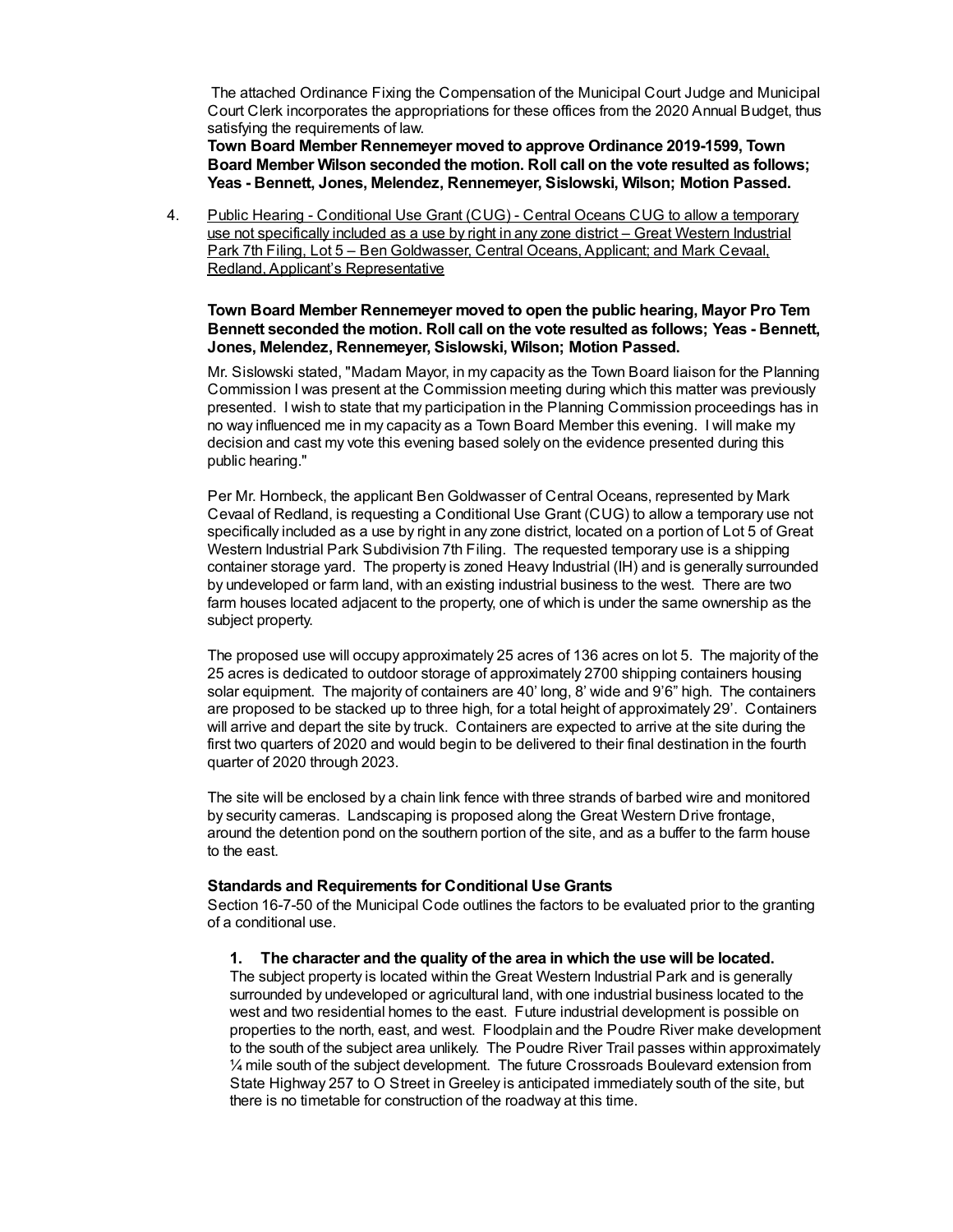There are what appear to be two farm houses adjacent to the parcel, including one under the same ownership of the subject parcel. The farmhouse under separate ownership is located immediately east of the site and is zoned Light Industrial in unincorporated Weld County. The remainder of the surrounding properties are zoned Heavy Industrial and are within Windsor Town Limits.

## **2. The physical appearance of the use, including suitability of architectural and landscaping treatment.**

The use will be surrounded by a fence with slats and landscaping in certain areas to provide some ground level screening; however the stacking of containers up to 29' tall means the use will be visible from the surrounding area.

## **3. Appropriate location of the building or buildings on the lot.**

The temporary warehouse would be located on the northwestern portion of the lot, closest to Great Western Drive.

## **4. Adequate provision of parking, loading and circulation facilities.**

Minimal parking is needed for the use due to no full time employees being on site. Two part time employees are anticipated to be on site as needed. Provision for circulation and loading of containers is provided on site. The applicant will need to comply with any applicable requirements from the City of Greeley regarding loading adjacent to and crossing the City's water line and easement. A condition of approval addressing this item is included in staff's recommendation.

### **5. Potential effect of the use upon off-site vehicular and pedestrian traffic circulation, with particular reference to potential traffic congestion.**

During the first six months of operation the applicant anticipates up to fifteen trucks per day delivering containers, meaning 30 round trips per day. As containers are shipped offsite, the applicant anticipates three to five trucks per day picking up containers for deliver, meaning up to ten trips per day. During operations there would be one to two employees on site with no customers or other visitors anticipated.

### **6. Potential effect of the use on stormdrainage in the area.**

The applicant will be required to coordinate with Town staff to incorporate properly sized drainage facilities at the site. The applicant will also need to comply with the Town's stormwater (Grading Erosion Sediment Control Plan) permit application and construction requirements, including obtaining a Storm Water Permit for ConstructionActivities from the Colorado Department of Public Health and Environment, to ensure that the project does not impact water quality.

### **7. Adequacy of planting screens where necessary.**

Landscaping is proposed along the Great Western Drive frontage, around the detention pond on the southern portion of the site, and as a buffer to the farm house to the east. Due to the stacking of containers up to 29', landscaping will not entirely screen the use.

### **8. Provision of operational controls where necessary to avoid hazardous conditions or eliminate potential air or water pollutants or other noxious influences.** No hazardous conditions or pollutants have been identified with the use.

**9. The general compatibility of the proposed use with the area in which it is to be located.** The use is compatible with the heavy industrial nature of the area. Landscape buffering is proposed adjacent to the adjoining farmhouse to increase compatibility.

Public hearing notifications were completed in accordance with the Municipal Code.

At their December 4, 2019 meeting of the Planning Commission, a recommendation of approval was forwarded to the Town Board with the following conditions: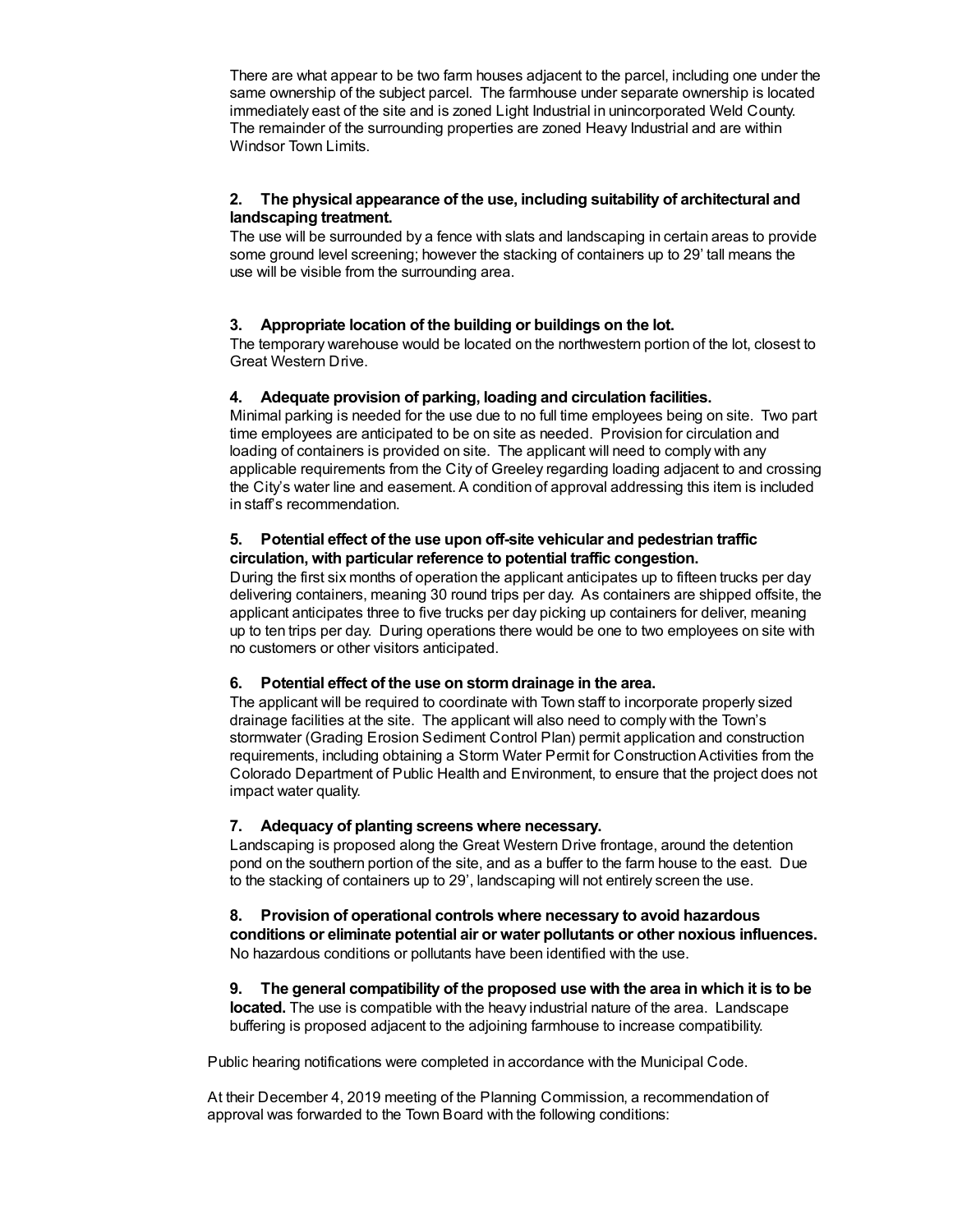- 1. The Conditional Use Grant shall initially be valid for a period of two years. Prior to completion of the two year term, the applicant may request a one year extension to be reviewed by the Planning Director. If the Director determines the use is in conformance with all conditions contained herein and all other applicable code requirements, a one year extension shall be granted administratively by staff. If the Director determines the use is not in conformance with the conditions contained herein or other applicable code requirements, the extension request shall be referred to Planning Commission and Town Board in accordance with CUG procedures per the Town's Municipal Code. A second one year extension may be granted following the same procedure. No further extensions shall be considered.
- 2. Containers shall be limited to no higher than 19 feet in height except that stacking up 29 feet shall be permissible until December 31, 2021.
- 3. A site plan in conformance with all Municipal Code requirements, including landscaping, shall be reviewed and approved by staff prior to construction of the facility.
- 4. Right-of-way shall be dedicated for Great Western Drive and Crossroads Boulevard.
- 5. Use shall adhere to all Greeley Water requirements regarding waterline easement traversing the site.
- 6. The applicant shall work with staff to establish a truck route that avoids Main Street.
- 7. All outstanding Planning Commission and staff comments shall be addressed.

Staff recommends the following be entered into the record:

- Application and supplemental materials
- Staff recommendations and supporting documents
- Testimony
- Recommendation

The applicant, Adam Berg with Central Ocean addressed the Board and informed them that they are a foreign trade zone storage container yard for the temporary storage of solar components solar modules; Mr. Berg is available for questions.

- Dr. Jones inquired about the expansion are in the northwest corner of the property. Mr. Berg stated it is not for additional containers, it would be additional land in case there was a need for overflow.
- Dr. Jones inquired if the City of Greeley was in agreement with this proposal. Mr. Mark Cevaal stated a referral was submitted to the City of Greeley and the Greeley Utility Department gave comments and they established that as long as the containers are 25 feet away from the water lines, that would be acceptable.

Mr. Bennett inquired as to the process for monitoring the height of the containers. Mr. Hornbeck stated there could be field checks. It would be obvious if the containers were stacked three high and it would then be addressed. Mr. Hale stated there was a lot of discussion regarding the height of the containers and, the CUG by practice has been two years but it could be longer. Mr. Brown stated as the land owner, we have included all the conditions of the CUG in the lease agreement.

Mr. Sislowski inquired as to the heavy industrial building height limit. Mr. Hornbeck stated the maximum is 75 feet, the CUG process allows for additional conditions to be put in place.

Mr. Sislowski inquired if the property owner in close proximity to the area had any concerns with the CUG.

Mr. Hornbeck stated one of the property owners was at the Planning Commission meeting and they expressed some concern but they were not outright opposed to the project.

Mr. Sislowski inquired as to the temporary building that was on the property. Mr. Hornbeck stated the applicant removed the building from the proposal. Mr. Berg stated the building was removed for multiple reasons.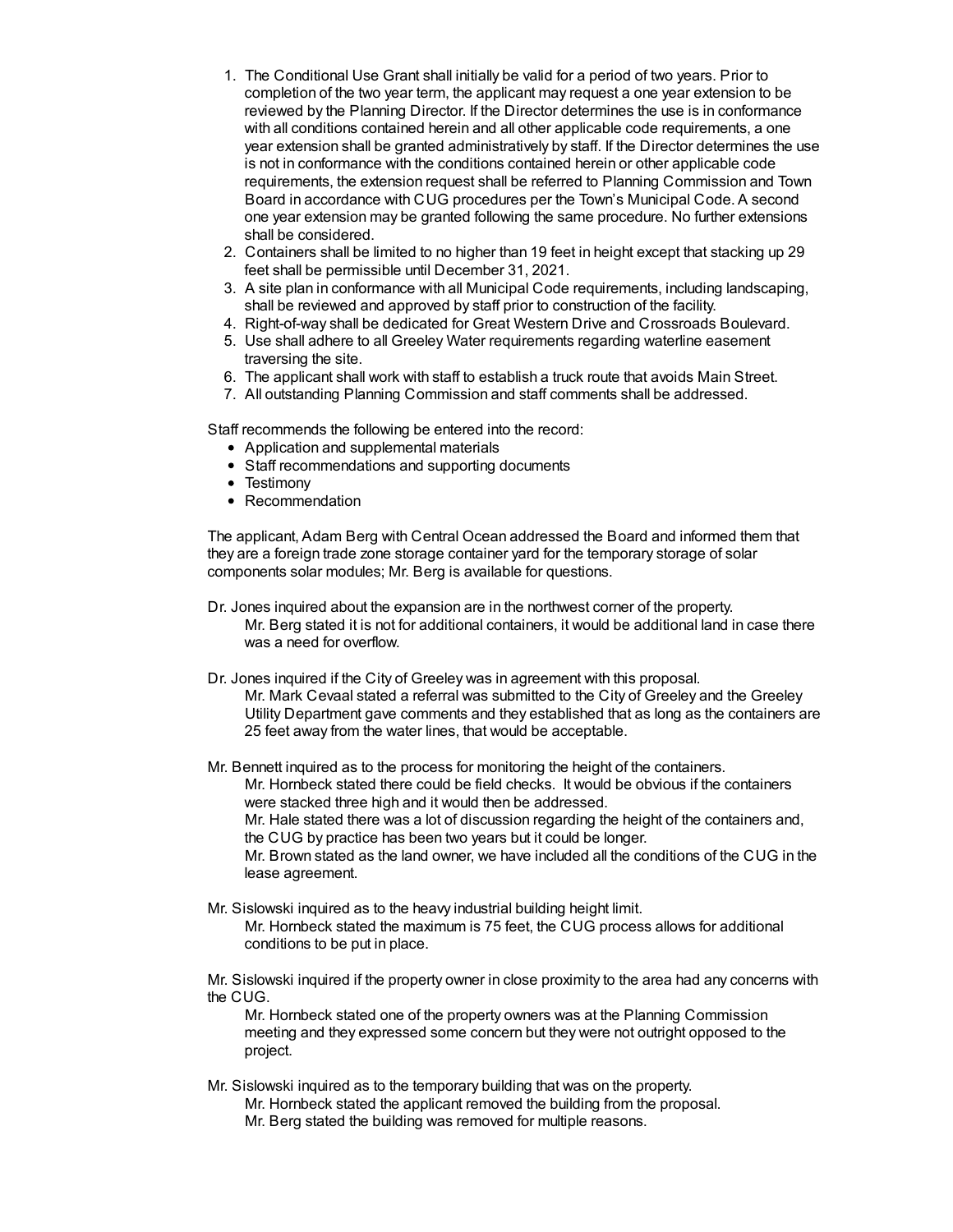Ms. Melendez inquired if the applicant has any objection to the recommended conditions of the Planning Commission or staff comments.

The applicant confirmed they have no objections.

**Mayor Pro Tem Bennett moved to close the public hearing, Town Board Member Rennemeyer seconded the motion. Roll call on the vote resulted as follows; Yeas - Bennett, Jones, Melendez, Rennemeyer, Sislowski, Wilson; Motion Passed.**

5. Conditional Use Grant (CUG) - Central Oceans - CUG to allow a temporary use not specifically included as a use by right in any zone district – Great Western Industrial Park 7th Filing, Lot 5 – Ben Goldwasser, Central Oceans, Applicant; and Mark Cevaal, Redland, Applicant's Representative

Please refer to the previous agenda item for discussion.

Mr. Hornbeck had nothing further to add.

**Town Board Member Rennemeyer moved to to approve the Conditional Use Grant, Town Board Member Jones seconded the motion. Roll call on the vote resulted as follows; Yeas - Bennett, Jones, Melendez, Rennemeyer, Sislowski, Wilson; Motion Passed.**

6. Resolution No. 2019-98 - A Resolution Establishing Rates for Town of Windsor Water Service Customers, and Authorizing the Implementation of Such Rates

Per Ms. Humphries, annually, staff evaluates the water rate structure during the budgeting process. For the last two years, Stantec Consulting has worked with staff to develop a rate model to evaluate all the variables required to provide a secure and resilient water supply to residents and businesses.

At the November 18, 2019 Special Board Meeting, staff and Stantec presented a recommendation to increase rates a total of 7.5% to fund operations and maintenance of the current system, as well as fund the capital improvements required to continue securing our water supply for the future. The rate chart included in Resolution 2019-89 would reflect the increase.

The rates were presented to the Water and Sewer Board and they recommended approval.

**Town Board Member Rennemeyer moved to approve Resolution 2019-98, Mayor Pro Tem Bennett seconded the motion. Roll call on the vote resulted as follows; Yeas - Bennett, Jones, Melendez, Rennemeyer, Sislowski, Wilson; Motion Passed.**

7. Ordinance No. 2019-1600 - An Ordinance Repealing, Amending and Readopting Portions of Article III of Chapter 13 of the Windsor Municipal Code With Respect to Stormwater Basin Fees Imposed by the Town's Stormwater Drainage Utility Enterprise

Per Mr. Humphries, the Storm Drainage Fund is by classification, a self-funding enterprise of the Town of Windsor. Revenues in general, must be adequate to pay for both operating and capital expenditures.

Due to increased capital and operating requirements, staff is requesting the following rate increases:

- 1. Monthly Basin User Fee-that portion that funds future development (impervious multiplier of .00072), staff is requesting an increase of 1.8%.
- 2. Monthly Basin User Fee that portion that funds O & M expenses (impervious multiplier of .0002), staff is requesting an increase of 15% to the multiplier.
- 3. Staff also requests that the New Growth Basin Impact Fee be increased by 1.\*%. This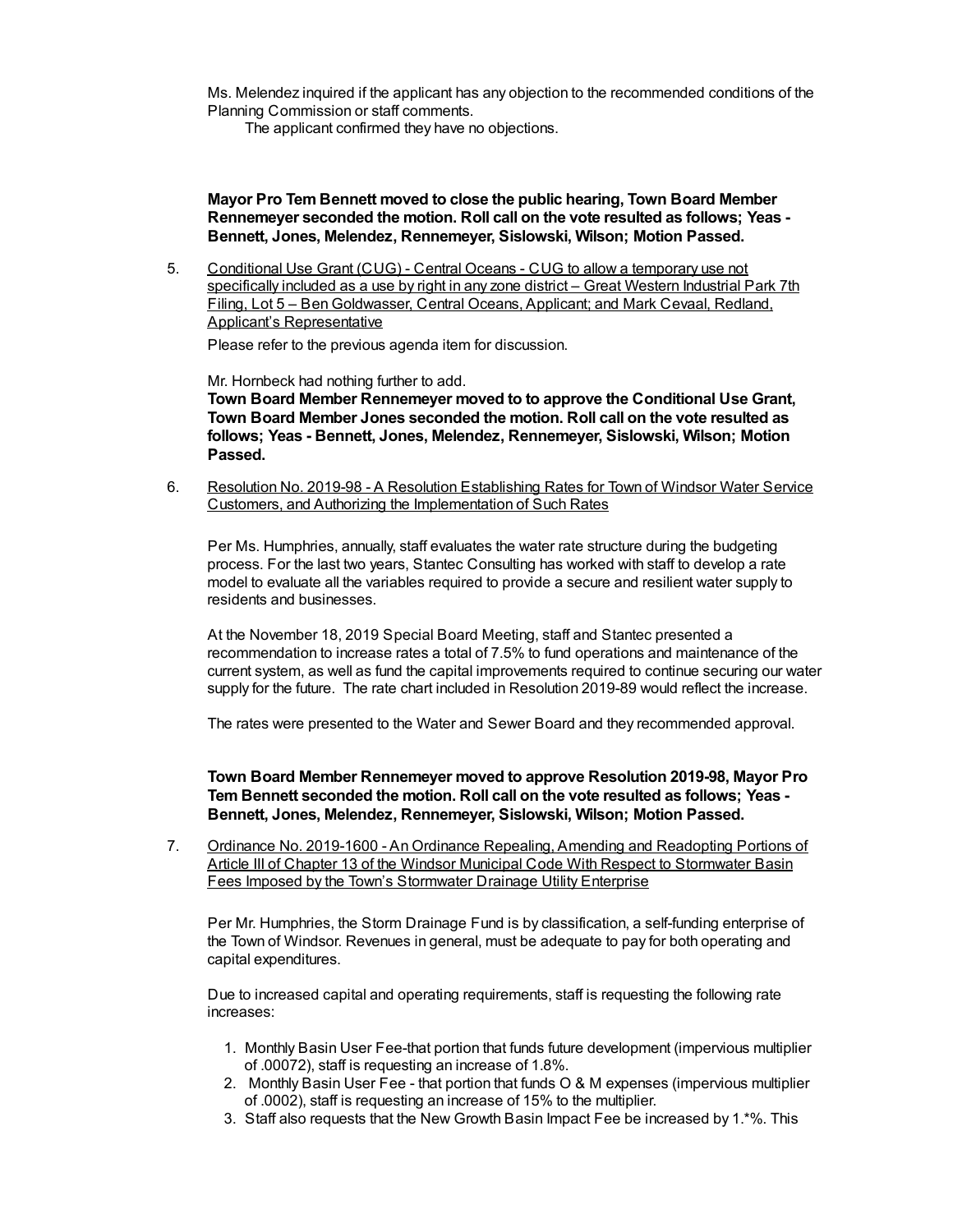increase meets the current minimum review standard under Section 13-3-80(a) of the Town's Charter, of a two-year moving average of the Colorado Construction Cost Index.

Requested increases to the Monthly Basin User Fee will generate \$23,837 for O & M funding and \$10,298 for capital funding in 2020. Additionally, annual collections thereafter will be compounded with the higher base impervious multipliers. The requested increase to the New Growth Basin Impact Fee will generate between \$17,000 and \$28,000.

**Town Board Member Rennemeyer moved to approve Ordinance No. 2019-1600, Town Board Member Wilson seconded the motion. Roll call on the vote resulted as follows; Yeas - Bennett, Jones, Melendez, Rennemeyer, Sislowski, Wilson; Motion Passed.**

8. Finance Report October 2019

Mr. Moyer gave an overview of the October 2019 Financial Report that was included in packet material.

### D. COMMUNICATIONS

1. Communications from TownAttorney

None.

- 2. Communications from Town Staff
	- a. Site Plan Summary Eagle Crossing Subdivision 9th Filing, Lot 2 (Cannon Express Carwash) Site Plan
- 3. Communications from Town Manager

Mr. Hale gave a reminder events on the future meetings agenda.

4. Communications from Town Board

None.

### E. EXECUTIVE SESSION

- 1. An Executive Session Pursuant to Colorado Revised Statutes § 24-6-402 (4)(e)(I) for the purpose of determining positions relative to matters that may be subject to negotiations; developing strategy for negotiations; and instructing negotiators with respect to cable television franchise (Brandon Dittman, Special Counsel)
- 2. An Executive Session Pursuant to Colorado Revised Statutes § 24-6-402 (4) (b) to Confer with the TownAttorney for the Purposes of Receiving Legal Advice on Specific Legal Questions Concerning the Town's cable television franchise with Comcast of Colorado IV, LLC (Brandon Dittman, Special Counsel)

**Town Board Member Rennemeyer moved to go into Executive Session Pursuant to Colorado Revised Statutes § 24-6-402 (4)(e)(I) for the purpose of determining positions relative to matters that may be subject to negotiations; developing strategy for negotiations; and an Executive Session Pursuant to Colorado Revised Statutes § 24- 6-402 (4) (b) to Confer with the TownAttorney for the Purposes of Receiving Legal Advice on Specific Legal Questions Concerning the Town's cable television franchise with Comcast of Colorado IV, LLC (Brandon Dittman, Special Counsel) instructing negotiators with respect to cable television franchise (Brandon Dittman, Special Counsel), Mayor Pro Tem Bennett seconded the motion. Roll call on the vote resulted as follows; Yeas - Bennett, Jones, Melendez, Rennemeyer, Sislowski, Wilson; Motion**